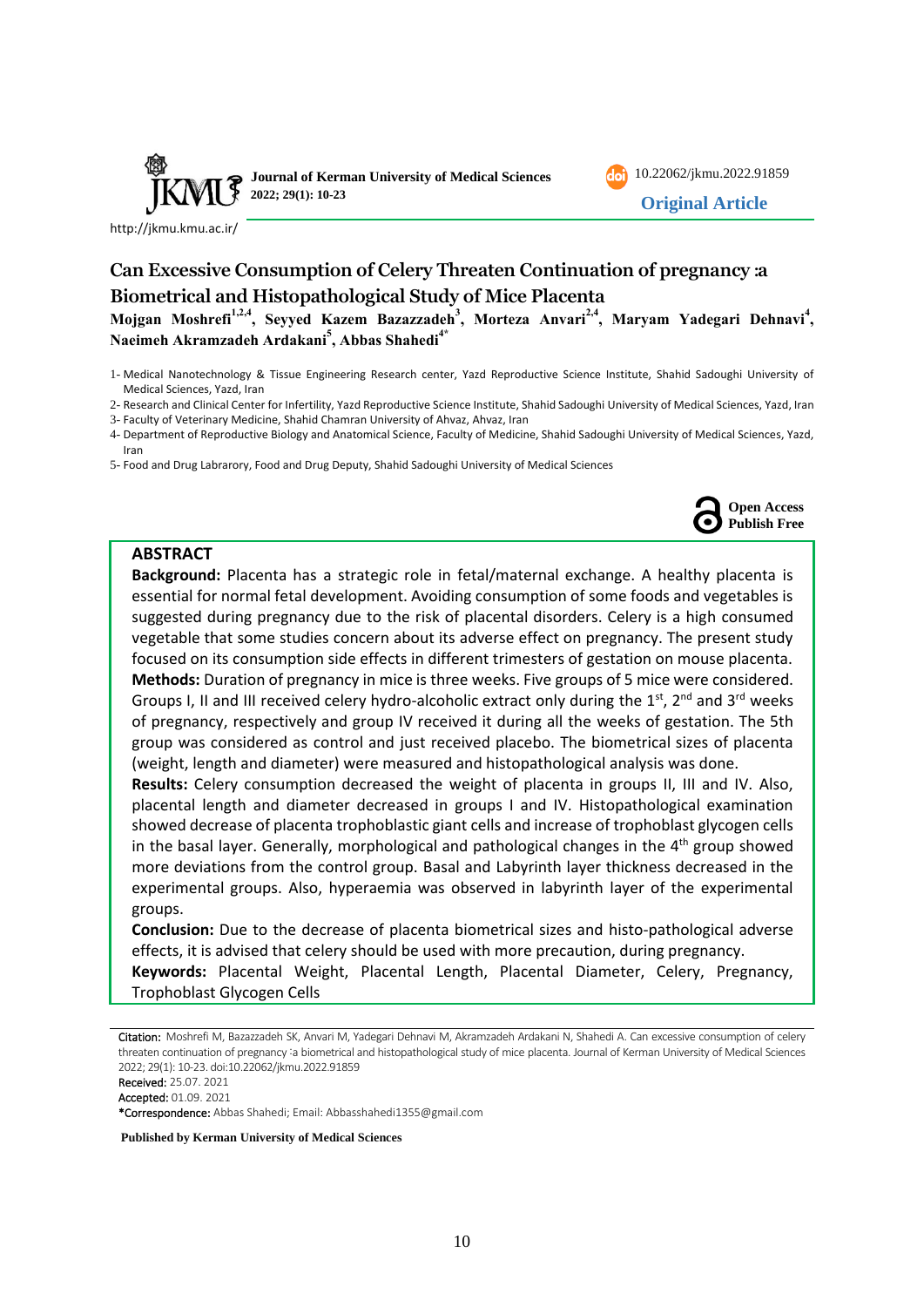**Introduction** ertility is defined as the ability to produce the gametes and a healthy fertilized egg, also a normal embryo development and a successful implantation as well as carrying a full-term pregnancy. In other words, not only a normal embryo and fetus development is necessary, but also a healthy placenta is essential to reach a live birth [\(1](#page-10-0)[,2\)](#page-10-1). So, any disorders in implantation and placenta may compromise the pregnancy process. Disorders of placenta is one of the etiologies of female infertility due to implantation disorders, miscarriage or abortion [\(3](#page-10-2)[,4\)](#page-10-3). Placenta is a functional unit between mother and fetus with a key role in the development of fetus. A normal placenta is essential for normal fetal development. Normal morphology and histology of placenta is necessary for a successful ongoing pregnancy [\(5](#page-10-4)[,6\)](#page-10-5). According to a systematic review in 2018, placental histopathology is associated with placenta‐related pregnancy complications [\(7\)](#page-10-6). **F**

Several factors can affect placental morphology and cause missed, incomplete and complete abortion [\(8\)](#page-10-7). Some of these factors are chemotherapy drugs, antibiotics, toxins, pesticides, radiation, air pollution and lack of adequate vitamins. It is known that these factors can create free reactive oxygen species (ROS). Subsequently, produced ROS cause the oxidation of cell components, which make the placenta leading to the impairment of placental cell's quality and function [\(9\)](#page-10-8). Pathak *et al.* reported that the macroscopic and morphological shape of the placenta cannot precisely predict histological placental lesions [\(10\)](#page-10-9). But, quantitative assessment of placental morphology can predict the causes of stillbirth. So quantitative as well as qualitative assessments help to predict the reason of abortion or stillbirth [\(11\)](#page-10-10).

On the other hand, herbal medicine has traditionally some applications in the treatment of diseases and based on the available evidences, administration of medicinal plants for the improvement of fertility has a long history [\(12\)](#page-10-11). For example, some plant extracts like ginger have being used in the treatment of morning sickness symptoms and pregnancy nausea and vomiting [\(13\)](#page-10-12). Clery is a medicinal plant which is also proposed for prevention of nausea and vomiting [\(14\)](#page-11-0).

But, despite the numerous medicinal effects of plants, their un-prescribed and abused consumption could have serious side effects.

Hence, taking them during pregnancy can jeopardize the placenta and the fetus health [\(12\)](#page-10-11). Also, inappropriate or excessive consumption of some herbs, vegetables and herbal compounds may cause unwanted adverse effect during pregnancy. Overall, maternal diet may be a risk factor for gestation especially for women who are unaware of their pregnancy [\(15\)](#page-11-1).

Celery (*Apium graveolens*) from Apiaceae family is a stimulating factor for appetite and sexual power [\(16\)](#page-11-2). It has a very wide range of usages in food and pharmaceutical industries [\(15\)](#page-11-1). Also, it is used for morning sickness, nausea and vomiting [\(14\)](#page-11-0). But, celery may causes womb contraction, miscarriage or preterm labour [\(17\)](#page-11-3) and uterine stimulation [\(18\)](#page-11-4). It has many phytoestrogen compounds like coumarin phytoestrogens and flavonoid which can affect reproductive endocrine system and cause reduction of fertility [\(19\)](#page-11-5).

Also, in case of chronic or high concentration use, it has inhibitory effects on fertility [\(20\)](#page-11-6).

These compounds affect the cells in the hypothalamus, inhibit the secretion of hypothalamic gonadotropin and stop pituitarygonadal axis [\(19\)](#page-11-5). According to the traditional medicine, celery leaves may induce abortion, so consuming too much celery during pregnancy and lactation is not recommended [\(21\)](#page-11-7). In contrast, some studies reported that aqueous extract of celery can increase the delivery rate in rat [\(22\)](#page-11-8). Controversially, Kooti *et al.* investigated the effect of Celery extract on Wistar rats (100 and 200 mg/kg/BW), and their results showed no significant effect on number of the delivery and number of newborns in rats; even though, they reported decreased weight of infants [\(19\)](#page-11-5). Therefore, still, it is not clear how much celery consumption during pregnancy is safe and at what time of pregnancy it exhibits more adverse effects? Also, no study is present, regarding the exact effect of hydro-alcoholic extracts of celery leaves on pathological and morphological changes of placenta in mouse. Therefore, the present study aimed to evaluate the effect of celery leaves extract on biometry and histology of mouse placenta.

## **Materials and Methods Animals**

The research was approved by ethic committee of "Yazd International Campus, Shahid Sadoughi University of Medical sciences", Yazd, Iran (IR.SSU.MEDICINE.REC.1400.366). NMRI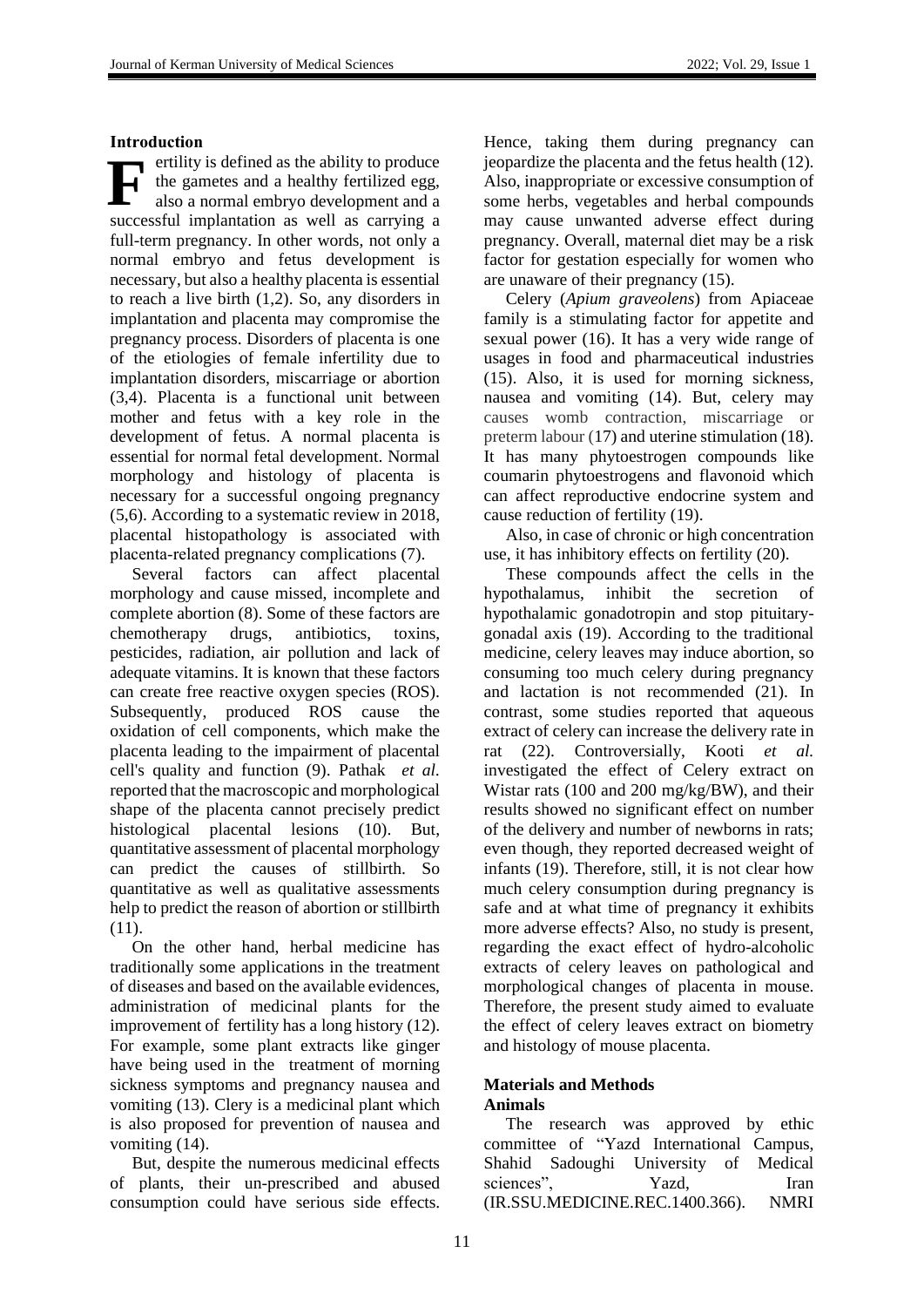female mice were obtained from "Yazd International Campus" animal house. The research was conducted under the "Animal Research: Reporting of *in Vivo* Experiments" (ARRIVE) guidelines 2.0 (https://arriveguidelines.org/arrive-guidelines). Free access to water and food and cage cleaning was provided for all mice. They were fed with standard diet and fresh water and grown under 22 $\pm$ 2°C, humidity (45  $\pm$  5%) and 12 h light/dark. The female mice with the weight of 20-30 gr (mean=25 gr) were used.

### **Celery leaves Hydro-Alcoholic Extract Preparation**

Fresh celery leaves were purchased from "Institute of medicinal plant", Yazd Agriculture Jihad. The Apium graveolens leaves were characterized by a herbalist. The fresh leaves were collected and after shadow drying and milling, the powder was stored at 4 °C. After that, 50 g of the produced powder was mixed with 200 ml of 70% ethanol. Prepared solution was stored at room temperature for 4 days with subsequent agitation. After 72 hours, the solution was passed through the filter paper, followed by solvent evaporation in water bath at a 40° C. The obtained extracts were diluted with normal saline to get the required concentration. The dose of 200 mg/kg was used because in the previous studies, 200 mg/kg of Celery extract had abortive effect in mice and did not cause mice death (23, 24).

Also, Kooti *et al.* reported that with the administration of 200 mg/kg/BW of celery extract in rat, the number of the delivery rate did not significantly change, but the weight of infants showed a significant decrease, compared to the control [\(25\)](#page-11-9).

### **Study Design**

The mice were randomly distributed into 5 groups of five and let to mate. The next morning, observing the vaginal plug was considered as the first day of pregnancy. The pregnant mice were selected and categorized into 5 groups as follows: The mice in the 4 experimental groups underwent oral gavage of the extract. Briefly, the experimental groups I, II and IV received 200 ml/kg of extract solution during the  $1<sup>st</sup>$ ,  $2<sup>nd</sup>$  and 3<sup>rd</sup> weeks of pregnancy, respectively. The 4<sup>th</sup> experimental group (IV) received 200 ml/kg of extract, during all the time of the pregnancy. The mice in group 5 received normal drinking water by gavage, and were considered as the control group.

### **Evaluation of Placental Biometry**

Considering the time of 21 days for mouse pregnancy, the mice were euthanized with cervical dislocation, on the 21st day. The abdomen was cut and the placentas were transferred into a sterile dish. Then, the placenta weight, length and diameter were measured, based on Heerwagen *et al.* study [\(26\)](#page-11-10). Briefly, the diameter of several parts of placenta was measured and the average was considered as placenta diameter (Figure 1B). Also, the placenta length was measured from one side to the end of the other side, according to the figure 1 (Figure 1A).



**Figure 1.** Measurement of placenta diameter and length.

#### **Histological Evaluation of placenta**

For histopathological evaluation, the placentas were fixed in 10% formalin solution overnight. After that fixation, dehydration, clearing, embedding, ten sections with a



thickness of 5 micrometers were made from each placenta and staining with H& E was done. All histological sections were reviewed by one histologis. The hemorrhagic areas, vessels distribution and the other disorders were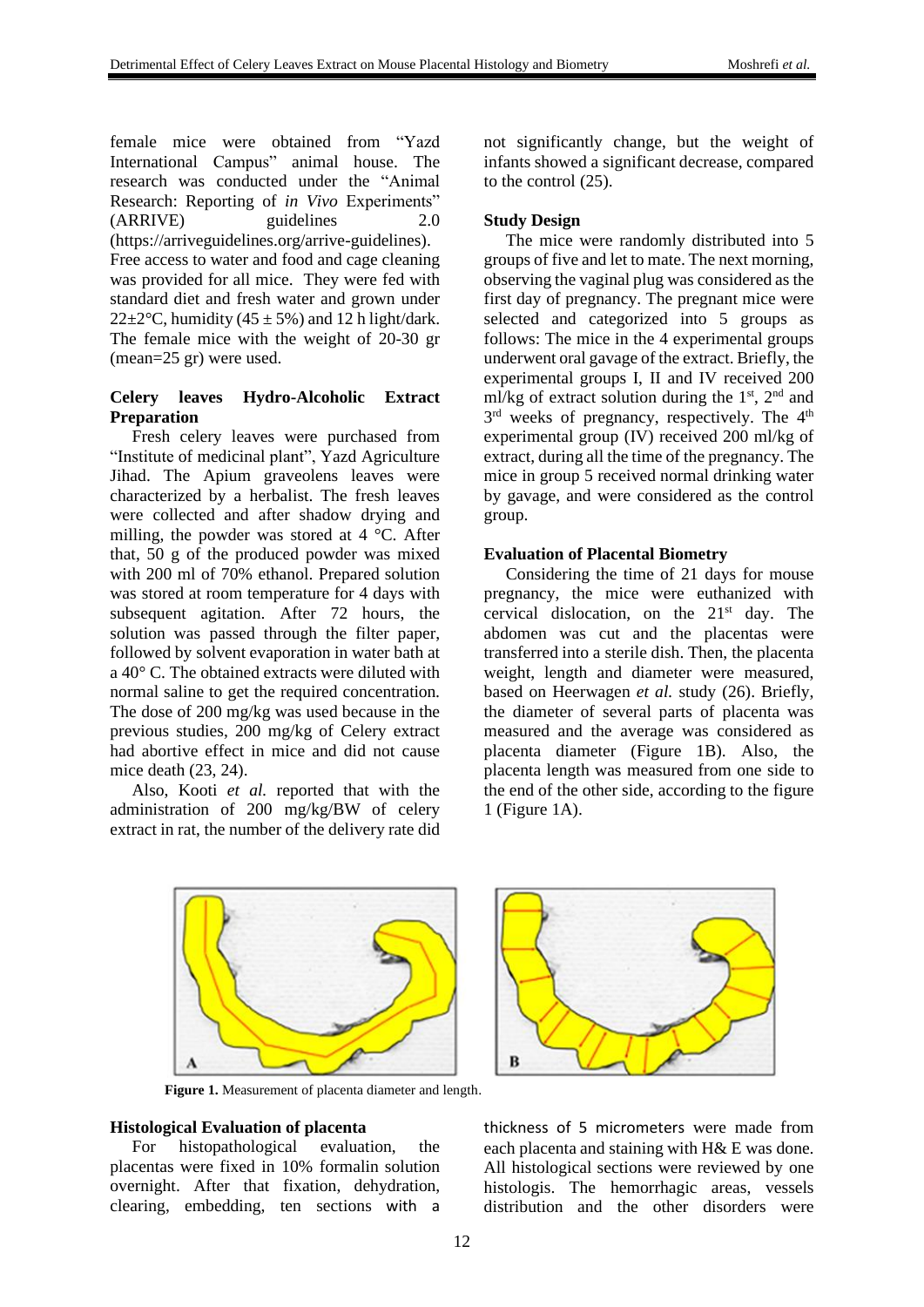recorded. The evaluations were performed using light microscope. Spongio trophoblast, trophoblast giant cells, maternal and fetal arteries and labyrinth layer were evaluated (23).

### **Statistical Analyses**

The results were presented as (Mean  $\pm$  SD). Statistical test of one-way analysis of variance (ANOVA), was used followed by post hoc Least Significant Difference (LSD) test. When significant main effects were revealed in the ANOVA, post hoc comparisons were done with LSD, using software SPSS v.20. P value less than 0.05 was considered as significant between the experimental and control groups.

### **Results**

### **The effect of Celery extract on placental weight**

According to one-way ANOVA, followed by Post Hoc LSD Test,  $P \le 0.05$  was considered as significant difference between the experimental groups and control group (Table 1).

**Table 1.** Placental weight changes after the treatment with Celery extract

|                      | <b>Control Group</b> | <b>Group I</b> | <b>Group II</b> | <b>Group III</b> | <b>Group IV</b> |
|----------------------|----------------------|----------------|-----------------|------------------|-----------------|
| <b>Control Group</b> |                      | 0.290          | $0.006**$       | $0.040*$         | $0.001**$       |
| Group I              | 0.290                |                | $0.002**$       | $0.033*$         | $0.000***$      |
| <b>Group II</b>      | $0.006**$            | $0.002**$      |                 | $0.002**$        | $0.005**$       |
| Group III            | $0.040*$             | $0.033*$       | $0.002**$       |                  | $0.011*$        |
| <b>Group IV</b>      | $0.001**$            | $0.000***$     | 0.045           | 0.011            |                 |

\*. ( $P \le 0.05$ ). \*\*( $P \le 0.01$ ) and \*\*\*( $P \le 0.001$ ) was considered as significant difference between the experimental groups and control group.

So, compared to the control group, the placental weight in groups II, III and IV was significantly decreased (P value  $= 0.006, 0.040$ and 0.001, respectively). But, the placental weight in the first group had no significant difference with that in the control group (P value  $= 0.290$ . This means that the placental weight of group I was close to its value in the control group.

Also, according to one-way ANOVA, followed by Post Hoc LSD Test, P values  $\leq$ 0.001 were considered as significant difference between the experimental groups. So, the placental weight in groups I and IV had significant difference with each other; so that, placental weight in group IV decreased significantly, compared to the group I (p value  $=$ 0.000) (Table 1 and table 4).

## **The effect of Celery extract on placental length**

According to one-way ANOVA, followed by Post Hoc LSD Test, P≤ 0.05 was considered as significant difference between the experimental groups and control group (Table 2). All groups showed significant difference with the control group (P value  $\leq$  0.05); that is, compared to the control group, the placental length of groups I and IV was significantly decreased (P value  $=$ 0.034 and 0.02, respectively). While, the placental length in groups II and III was significantly increased (P value  $= 0.041$  and 0.046, respectively). Although, all the groups showed significant difference with the control group (P value  $\leq$  0.05), the means of the placental length in groups II and III were close to the corresponding value in the control group (0.041 and 0.046 respectively).

Also, according to one-way ANOVA, followed by Post Hoc LSD Test, P values  $\leq$ 0.046 were considered as significant between the groups and accordingly, all groups had significant difference with each other, except groups II and III (P value  $= 0.05$ ). It means that the placental length of group IV was significantly decreased, compared to the groups I (P value = 0.031), II (P value = 0.03) and III (P value  $= 0.005$ ). The placental length of group I was significantly decreased, compared to the groups II (P value =  $0.034$ ) and III (P value = 0.024). The placental length of group II was decreased compared to the group III ( $P$  value  $=$ 0.05), but not significantly (Table 2, Table 4).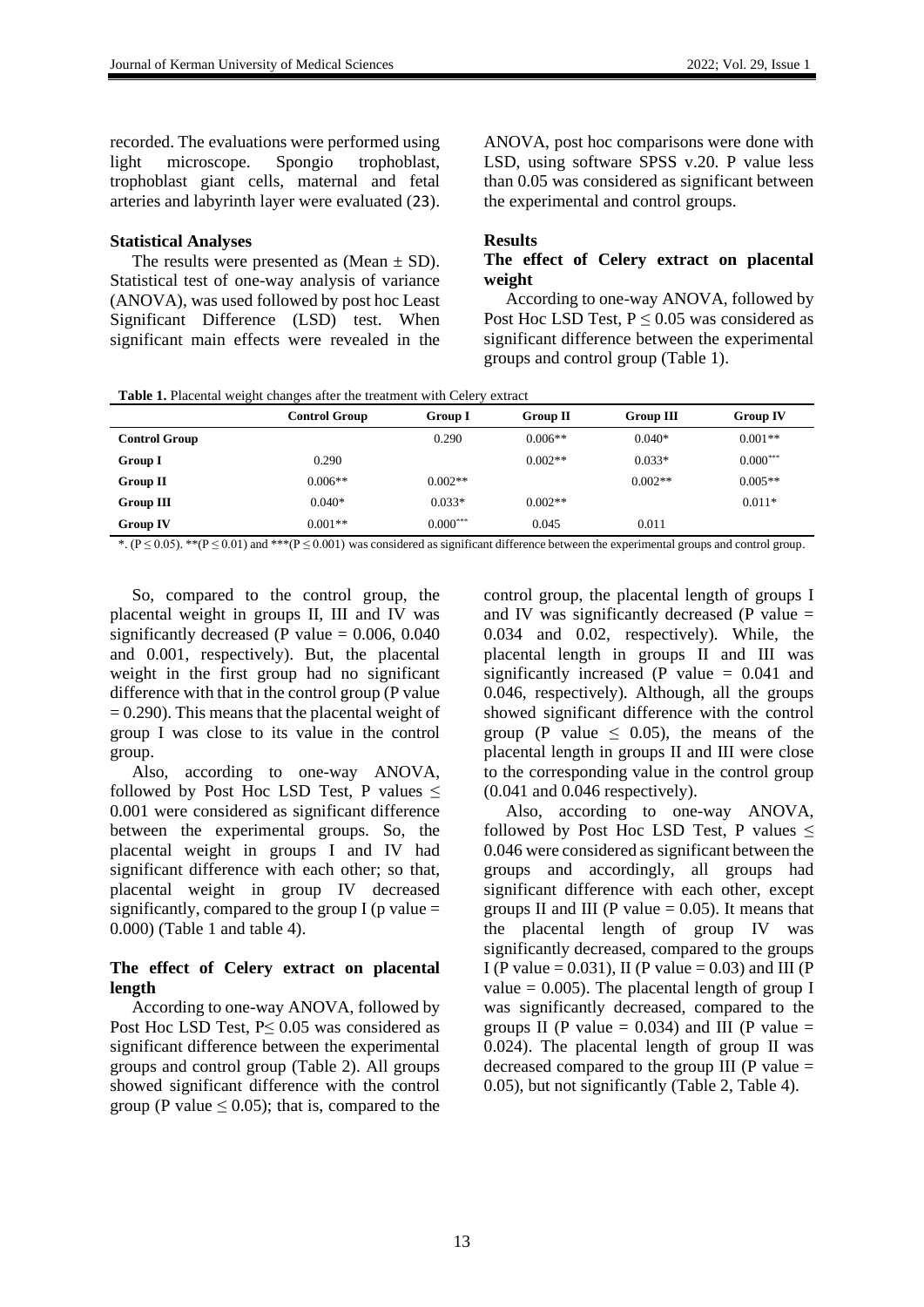|                      | <b>Control Group</b> | <b>Group I</b> | <b>Group II</b> | <b>Group III</b>     | <b>Group IV</b> |
|----------------------|----------------------|----------------|-----------------|----------------------|-----------------|
| <b>Control Group</b> |                      | $0.034*$       | $0.041*$        | $0.046*$             | $0.021*$        |
| <b>Group I</b>       | $0.034*$             |                | $0.034*$        | $0.024$ <sup>*</sup> | $0.031*$        |
| <b>Group II</b>      | $0.041*$             | $0.034*$       |                 | 0.050                | $0.030*$        |
| Group III            | 0.046                | $0.024*$       | 0.050           |                      | $0.005***$      |
| <b>Group IV</b>      | $0.021*$             | $0.031*$       | $0.03*$         | $0.005***$           |                 |

**Table 2.** Placental length changes after the treatment with Celery extraction

\*. All groups have significant difference with the control group (P ≤ 0.05). \*\* Significant difference between III&IV groups vs control group ( $P \le 0.01$ ).

### **The effect of Celery extract on placental diameter**

For comparison of placental diameter between the groups, according to ANOVA analysis (Table 3), p value  $\leq 0.05$  was considered as significant for comparison between the experimental groups vs. the control group. Accordingly, all the groups showed significant difference with the control group. It means that compared to the control group, the placental diameters in groups I and IV were decreased significantly (P value  $= 0.033$  and 0.01, respectively). While, in Group II (P value  $=$ 0.011) and group III (P value  $= 0.047$ ), the placenta diameters were increased significantly, compared to the control group (Table 3 and table 4).

**Table 3:** Placental diameter changes after the treatment with Celery extract

|                      | Control Group | <b>Group I</b> | <b>Group II</b> | <b>Group III</b> | <b>Group IV</b> |
|----------------------|---------------|----------------|-----------------|------------------|-----------------|
| <b>Control Group</b> |               | $0.033**$      | $0.011**$       | $0.047**$        | $0.01**$        |
| Group I              | $0.033*$      |                | $0.010**$       | $0.010**$        | 0.037           |
| Group II             | $0.011*$      | $0.010**$      |                 | $0.010**$        | $0.014**$       |
| Group III            | $0.047*$      | $0.010**$      | $0.01**$        |                  | $0.01**$        |
| <b>Group IV</b>      | $0.01*$       | 0.037          | $0.014**$       | $0.01**$         |                 |

\*. All the groups show significant difference with control group (P ≤ 0.05). \*\* . Groups I & II, II & III, II & IV and III & IV showed significant difference with each other ( $P \le 0.01$ ).

Also, according to one-way ANOVA, followed by Post Hoc LSD Test, P values  $\leq$ 0.018 were considered as significant among the experimental groups. So, groups I & II (P value  $= 0.01$ ), groups II & III (P value  $= 0.01$ ), groups II & IV (P value = 0.014) and groups III & IV (P value  $= 0.01$ ) showed significant difference with each other. It means that the placental diameter of group I was significantly decreased compared to the groups II and III (P value  $= 0.01$ ). The placental diameter of group II was significantly

decreased compared to group III (P value  $=$ 0.01). The placental diameter of group IV was significantly decreased compared to the group II (P value =  $0.014$ ) and group III (P value =  $0.01$ ).

Generally, about the biometry, the deviation from the control group was more sever in the group IV which received celery in all trimesters of pregnancy. Overall, the exact values of (mean  $\pm$  SD) of placental weight, length and diameter (mean  $\pm$  SD) are presented in table 4 (Table 4).

| <b>Table 4.</b> The average of placental weight, length and diameter (mean $\pm$ SD). |  |  |
|---------------------------------------------------------------------------------------|--|--|
|                                                                                       |  |  |

| <b>Groups</b>    | The mean of placenta weight (mg) | The mean of placenta length (mm) | The mean of placenta diameter (mm) |
|------------------|----------------------------------|----------------------------------|------------------------------------|
| <b>Control</b>   | $19 + 2.24$                      | $3.4 \pm 0.516$                  | $7.3 \pm 0.674$                    |
| <b>Group I</b>   | $19.3 + 2.98$                    | $3.3 \pm 0.674$                  | $7.2 \pm 1.135$                    |
| <b>Group II</b>  | $16.5 \pm 1.433$                 | $3.6 \pm 0.516$                  | $7.5 \pm 0.527$                    |
| <b>Group III</b> | $17.4 \pm 0.699$                 | $3.8 \pm 0.632$                  | $8 \pm 0.666$                      |
| <b>Group IV</b>  | $16 \pm 1.054$                   | 3                                | $7 \pm 0.666$                      |

#### **Histopathological Evaluation**

The histopathological feature of placenta in the control group was a characteristic of a normal

structure of placenta. It means that normal number of the placental cells was observed. The H & E staining showed basal decidua and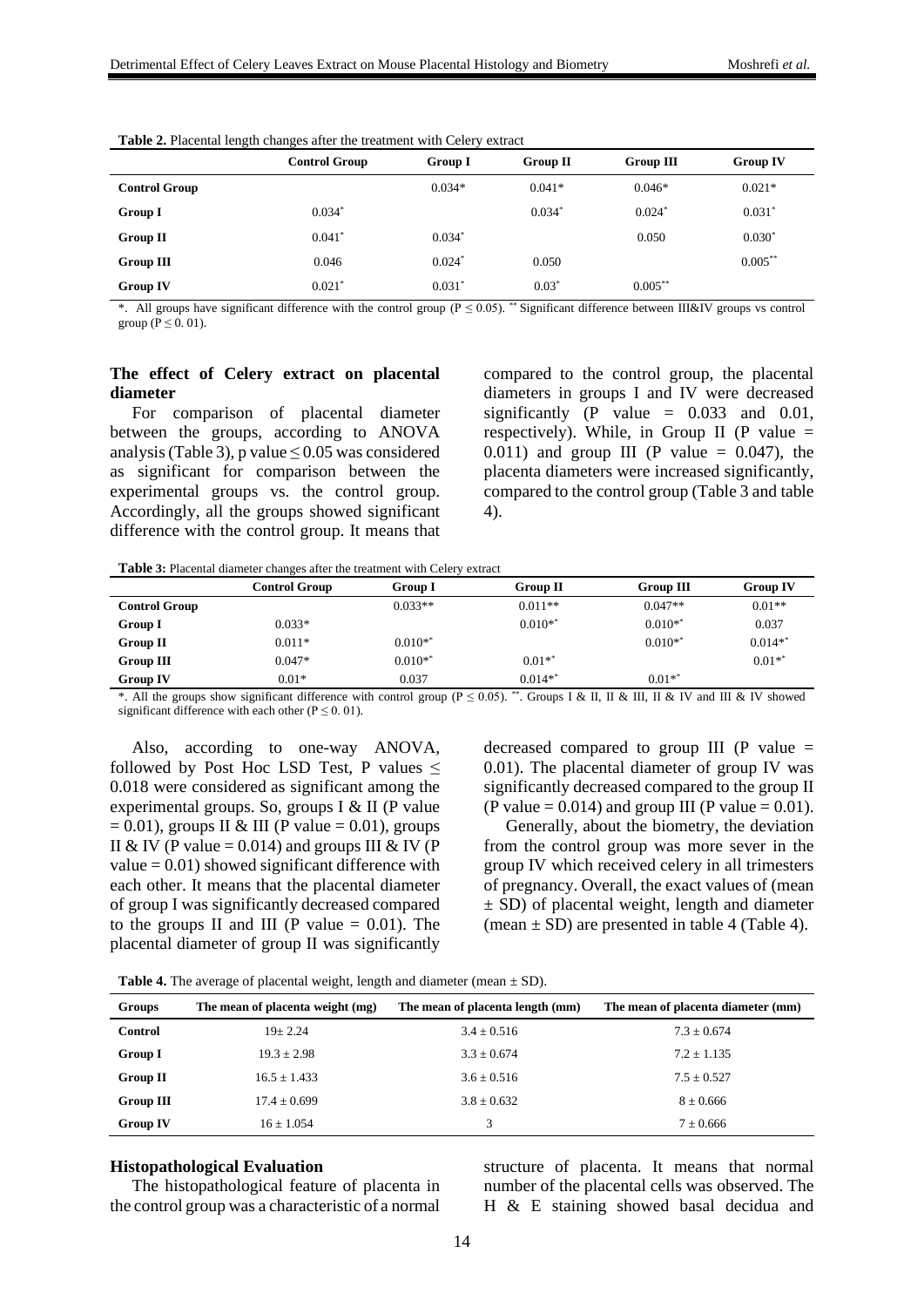labyrinth layers of placenta. Also, the basal decidua lined under the implanted ovum and trophoblastic giant cells and glycogen trophoblastic cells of decidua basalis were formed (Figure 2 A). Figure 2B showed the labyrinth layer of placenta in the control group with detailed view. As it is clear, normal trophoblastic cells accompanied with expected number of blood cells are present (Figure 2B).



**Figure 2: A).** H & E staining of placenta in the control group A) Placenta in the control group: Normally, the fetal part of placenta consists of the basal (red arrow) and labyrinth (blue arrow) zones. Red arrow shows basal decidua or decidua basalis which lies beneath the implanted ovum. The giant trophoblastic cells are visualized with arrow head. The green arrow shows the decidua. B) The labyrinth layer of placenta in the control group. Normal trophoblastic cells are showed with yellow arrow head. Normal and expected number of blood cells is present. (Stained: H & E, magnification ×400).

The microscopic examination of labyrinth and basal zones of placenta in different experimental groups demonstrated some histopathological changes. Receiving celery extract caused reduction in the number and size of the placenta trophoblastic giant cells and increase of trophoblast glycogen cells in the basal placental zone in each of the experimental groups (especially in group II). In all of the experimental groups, shrinkage of nucleus was observed in trophoblastic giant cells. Also, the celery extract led to placental structural & cellular disarray and mislocalization of the cells which was more sever in group III. The uppermentioned changes were more severe in groups III and VI. Labyrinth and basal layer thickness was decreased in experimental groups, but the basal layer of groups III and IV tolerated the most thickness decline. On the other hand, despite normal diffusion of blood in the control group, in labyrinth layer of the experimental groups, the engorgement of vascular bed and hyperaemia was observed. The mentioned changes were more emerged in groups III and IV (Figure 3).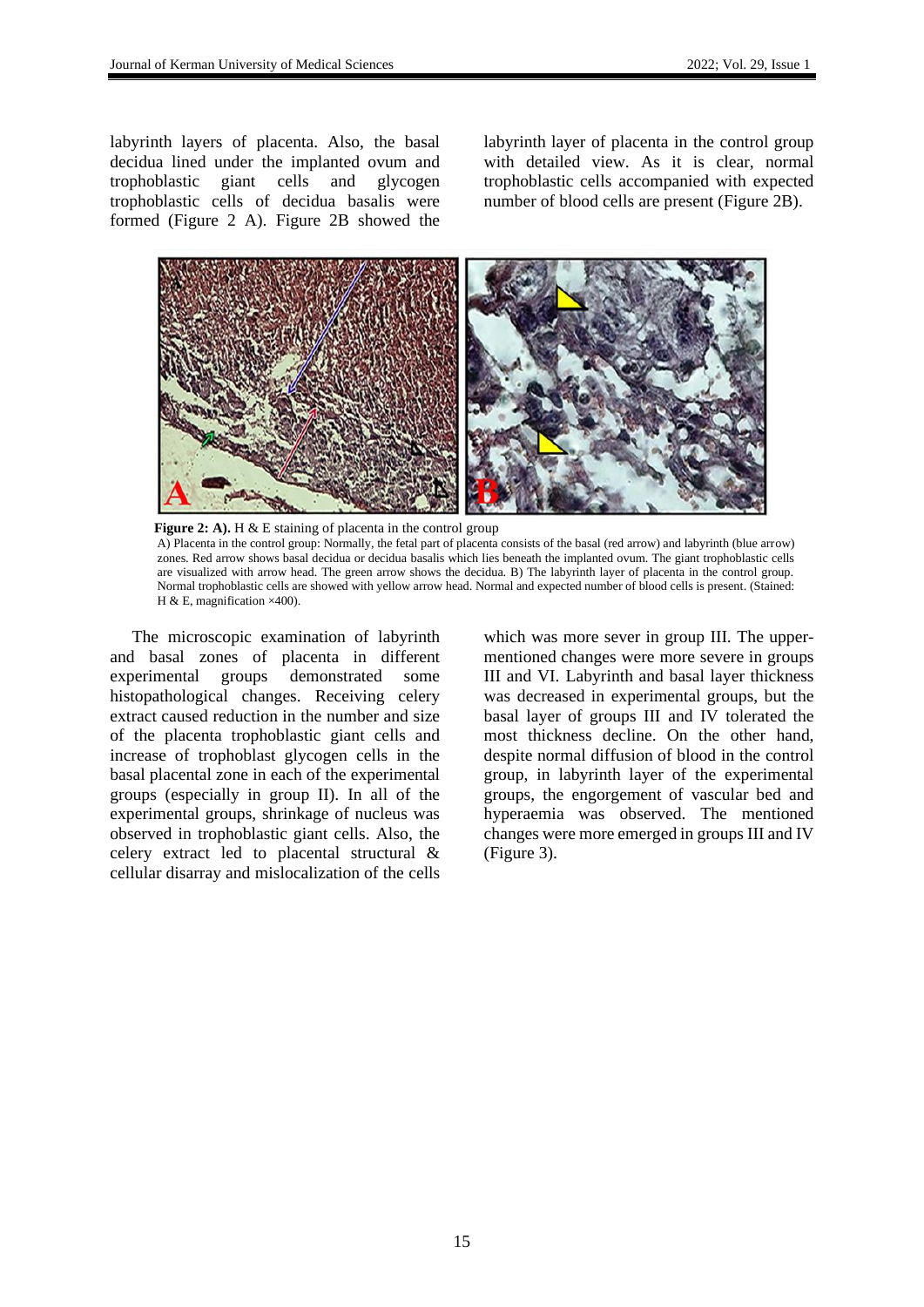

**Figure 3. The microscopic examination of labyrinth and basal zones of placenta in different experimental groups** Red arrow shows basal layer and blue arrow points labyrinth zone. The giant trophoblastic cells are shown with yellow arrow head. The decidua is shown with green arrow. The glycogen trophoblastic cells are visualized with yellow star. The blood cells are marked with pink arrow. A) Placenta cross section of the experimental group I (receiving the celery extract in the first week). B) Placenta cross section of the experimental group II (receiving the celery extract in the 2<sup>nd</sup> week). C) Placenta section in the experimental group III (receiving the celery extract in the third week). D) Placenta section in the experimental group IV (recipients the celery extract during the whole time of pregnancy). (Stained: H & E, magnification  $\times$  400).

Evaluation of labyrinth zone in all experimental groups showed diffuse hyperaemia in all experimental groups, especially groups II, III and IV. In general, the pathological changes were more sever in the group that received celery in the whole period of pregnancy (Figure 4).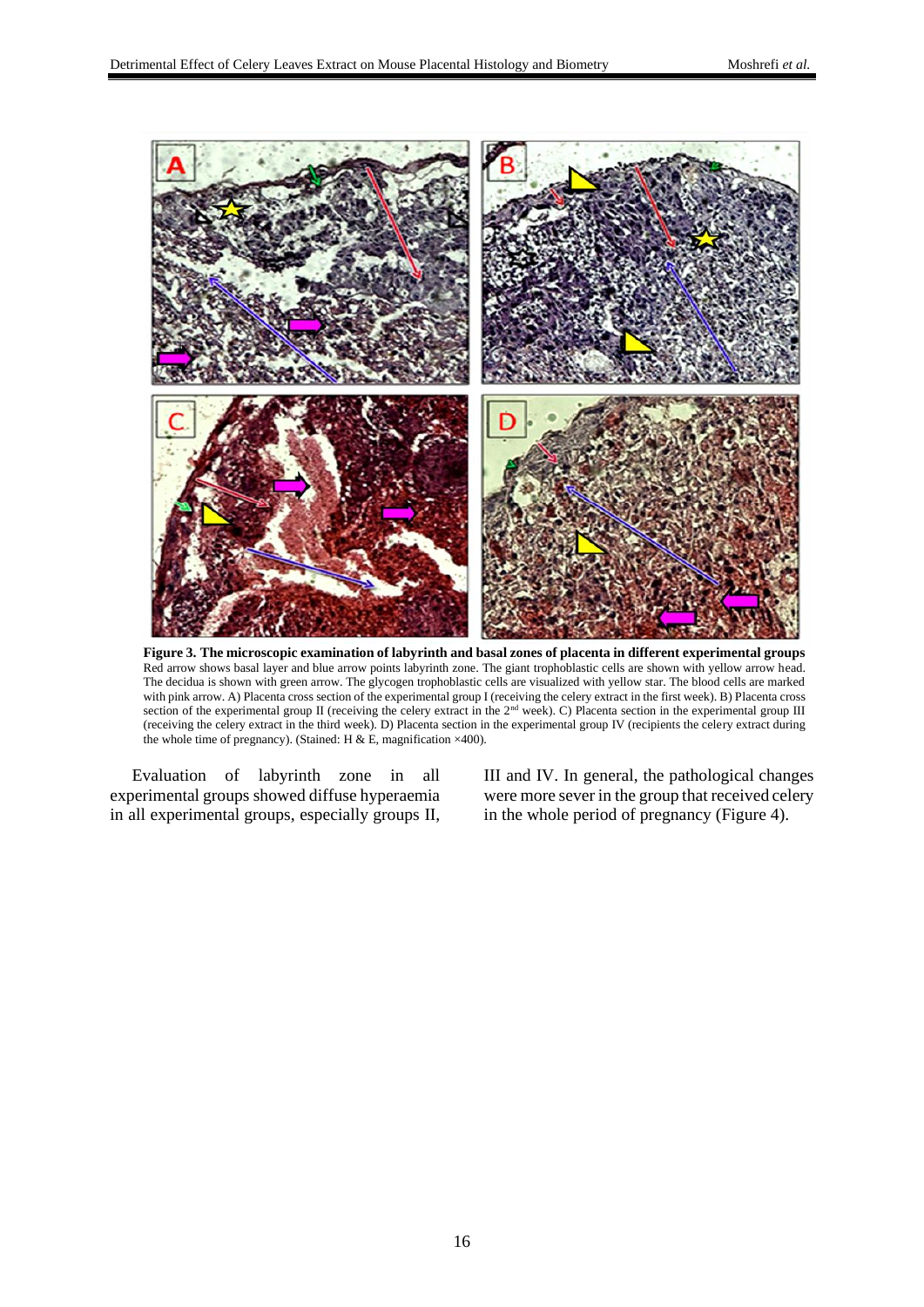

**Figure 4.** Microscopic examination of placental labyrinth zone in different experimental groups A) experimental group I, B) experimental group II, C) experimental group III and D) experimental group IV. Diffuse congestion (arrow head) was seen in all experimental groups, especially groups II, III and IV. (Stained: H & E, magnification ×400).

#### **Discussion**

In this study, the measurement of placental biometry in experimental groups, which received celery extract at different trimesters of pregnancy, demonstrated deviations in the placenta weight, diameter and length in experimental groups compared to the control group. Briefly, morphological and pathological changes were more sever in the 4<sup>th</sup> group, which received celery in the whole period of pregnancy. About the other groups, regarding the weight of placenta, we observed that groups II, III and IV tolerated more decrease of placental weight. While, about placental length and diameter, the  $1<sup>st</sup>$  and  $4<sup>th</sup>$  groups exhibited more decrease. Also, the microscopic examination of placenta in different experimental groups showed reduced number of placenta trophoblastic giant cells and increase of trophoblast glycogen cells in the basal layer. Placental structural & cellular disarray occurred and labyrinth and basal layer thicknesses were decreased in the experimental groups. As well, in group IV, the changes compared to the control group, were more considerable than the other groups.

Placenta, a temporary important organ during pregnancy, interacts between the mother and the developing embryo/fetus. It has some important functions such as anchoring the fetus to uterine, mediating immune tolerance, exchanging of O2/CO2, providing nutrients and secreting hormone [\(27](#page-11-11)). One of the most critical placental function is providing a barrier against xenobiotics and toxic materials [\(28](#page-11-12)). Therefore, evaluation of the placental biometry, morphology, histology and toxicology can provide more precautions about exposure and consumption of different materials through gestation, which is important for the prevention of maternal and fetal toxicology (29).

In our study, we observed that consumption of celery extract through the  $2<sup>nd</sup>$  and  $3<sup>rd</sup>$ trimesters and especially through the whole period of gestation, led to the significant decrease of placental weight. Previously, Hutcheon *et al.* reported that placental weight is a risk factor for adverse perinatal outcomes, low birth weight and stillbirth, but its mechanism requires further elucidation (30). Also, there is a strong correlation between placental weight and birth weight [\(31](#page-11-13)). Birth weight/ placental weight (BW/PW) ratio is an indicative of placenta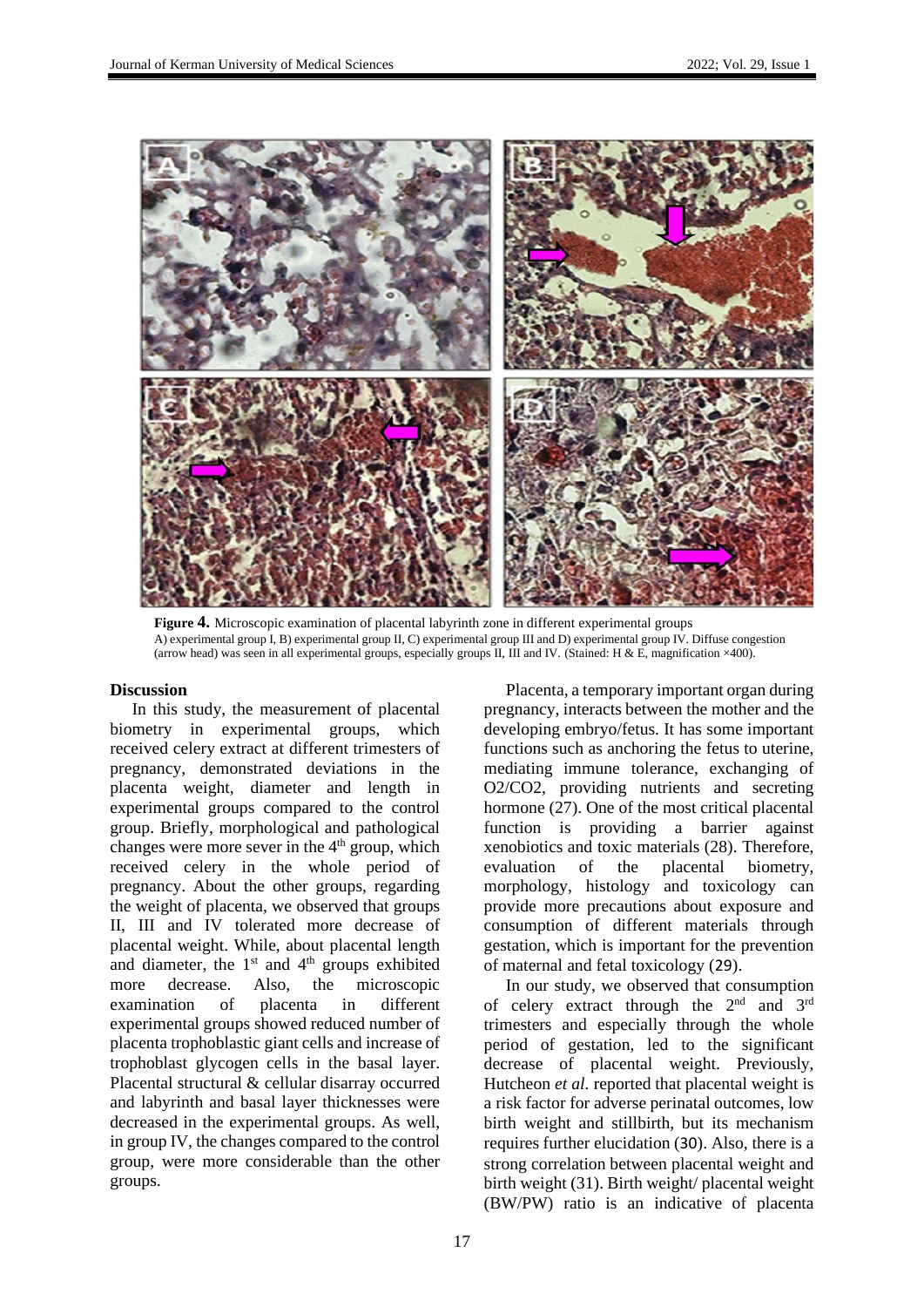efficiency. In mice, it was shown that reduced placental weight and small placenta up-regulates the placental nutrient transfer performance to prevent fetal sub-growth, but it still needs more evaluation in human [\(32](#page-11-14)). *Herman et al.* reported that in human the BW/PW ratio increases significantly after the  $39<sup>th</sup>$  week of gestation. Placental weight is probably a short term risks factor for newborns [\(33](#page-11-15)). The placenta has a key role in control of intrauterine fetal growth. It was shown that intrauterine growth restriction is significantly related to smaller placenta [\(34](#page-11-16)). In reverse, large placenta is associated with pregnancy obesity and excessive gestational weight gain [\(35](#page-11-17)). Therefore, exposure to celery may increase the risk of pregnancy complications and malicious outcomes. Also, Salafia *et al.* reported that weight of placenta is only a crude marker for placenta function and other characteristics like the placental lateral growth can be more important, because it reflects the number of maternal spiral arteries that supply the placenta [\(36](#page-12-0)). Therefore, the length of placenta can be a landmark for better placental function.

In our study, about placental length, more decrease of placental length was observed in the group that received celery during all the time of pregnancy. Also, compared to the control group, in the 1<sup>st</sup> trimester of gestation, celery extract resulted in decrease of placental length, although it was not significant. Also, group IV showed significantly the most reduction of placenta length. On the other hand, although the pathological results showed that the number of the cells decreased in the  $2<sup>nd</sup>$  and  $3<sup>rd</sup>$  groups, the placental lengths were increased in these two groups. The reason may be due to the increase of blood engorgement and hyperemia in these two groups.

Alwasel *et al.* noted that, the surface of the placenta is measured by its breadth and length and tissues along the breadth are responsible for mother's nutritional state. Therefore, placental length along with placental other parameters is an important factor for fetal growth. Also, the weight, breadth and length of placenta are positively associated with fetal size [\(37](#page-12-1)). The size of the breadth correlates with neonatal body size. On the other hand, although, it seems that breath is more important than length, the placental breadth and length are highly correlated with each other. Placenta parameters such as weight, length and breadth have close correlation with newborn parameters such as

weight, length and Apgar score [\(38](#page-12-2)). Therefore, placental length can be considered as a landmark for placental healthy function and flawless gestation (39).

Moreover, in the present study, placental diameter was decreased in the  $1<sup>st</sup>$  and  $4<sup>th</sup>$  groups. But, in the  $2<sup>nd</sup>$  and  $3<sup>rd</sup>$  groups, the diameter was increased. It was shown that placental diameter is a parameter, which reflects the extent of the placental/ uterine surface area or lateral placental dimension [\(40\)](#page-12-3). It is not still clear whether small lateral placental dimension affects placental function or not? Also, there is a trend toward a significant correlation between the placental diameter and composite adverse pregnancy outcome and small for gestational age [\(41\)](#page-12-4). But, it was shown that smaller diameter of the placental surface is correlated with hypertension [\(42\)](#page-12-5). The diameter of the chorionic disk increases between the end of the first trimester and the end of the gestation [\(41\)](#page-12-4), while in our study by administration of celery in wholetime of gestation, the placental diameter was decreased. Sprouting of the villi is contributed to placental thickness [\(43\)](#page-12-6) and any defects in early placental growth, affects early sprouting of the villi rather than the inability of placenta to lateral expantion [\(44\)](#page-12-7). Therefore, any imperfections in early placental growth and development may affect villus and leads to defect in embryo normal development [\(41\)](#page-12-4).

Rats and mice have a discoid and hemotrichorial placenta. Their placenta is composed of labyrinth zone, basal zone, decidua and metrial glands [\(45\)](#page-12-8). The labyrinth zone has three layers of trophoblast cells which separate the maternal blood from the fetal blood including the outer trophectoderm which is referred to as cytotrophoblasts and the next are two layers of syncytiotrophoblasts [\(46\)](#page-12-9). The basal zone of placenta has three types of cells including spongiotrophoblasts, trophoblastic giant cells and glycogen cells; eventhough, the functions of both cell groups are unknown [\(47\)](#page-12-10). The spongiotrophoblasts are located immediately above the layer of trophoblastic giant cells. The glycogen cells construct multiple cell masses. They develop into glycogen cell islands in the midgestation and the majority of them disappear before parturition [\(45,](#page-12-8) [48\)](#page-12-11). Overall, Caon *et al.* reported that the junctional zone of the mouse placenta has two trophoblast population cells including glycogen cell and spongiotrophoblasts [\(45,](#page-12-8) [49\)](#page-12-12).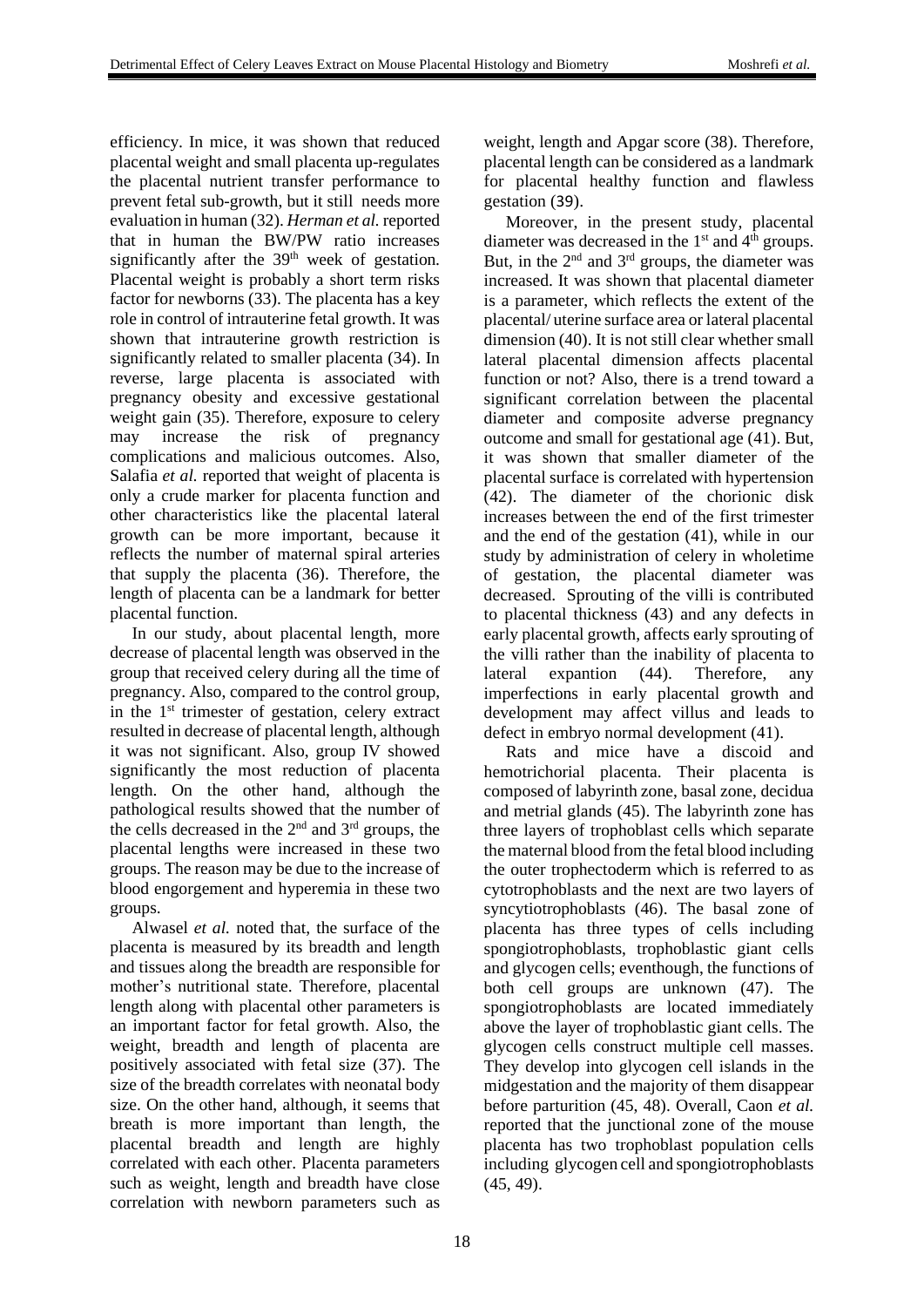Our histopathological results in the control group showed normal and expected number of the placental cells, while labyrinth and basal zones of placenta in different experimental groups showed some histopathological changes, compared to the control group, such as decrease of placental trophoblastic giant cells and increase of trophoblast glycogen cells in the basal placental zone.

Mouse and human placentas are hemochorial [\(50\)](#page-12-13). The functional part of mouse placenta is labyrinth layer, where nutrition exchange occurs. Three layers seperat mother blood from fetal blood including: syncitiotrophoblast I and II and sinusoidal giant cells. The supportive junctional zone contains spongiotrophoblast and glycogen trophoblasts. Spongiotrophoblast cells give rise to trophoblast giant cells [\(51\)](#page-12-14).

Two processes play role in placenta formation in mouse including cell fusion and endoreduplication (DNA synthesis without nuclear division) [\(52\)](#page-12-15) . Cell fusion in placenta leads to the formation of syncytiotrophoblast cells in interhemal compartment. The interhemal compartment forms the labyrinth and "chorionic villi" layers in mouse and human, respectively. In mouse, endoreduplication makes hyperdiploid trophoblast cells leading to giant nuclei, therfore they are called ''trophoblast giant cells'' [\(52](#page-12-15)[,51\)](#page-12-14).

Glycogen cells are analogous to the human intrestitial invasive extra villus trophoblast cells which invade the maternal spiral arteries and lead to the implantation. As a result, nutrients, blood flow and oxygen increase in implantation site. Therefore, beside, synthesis of protocadherin12 and accumulation of glycogen, they are important for fetal survival [\(50](#page-12-13) [51\)](#page-12-14).

But, their importance for gestation is a twoedged razor, because it is supposed that in mouse, glycogen cells are required for triggering of parturition [\(53\)](#page-12-16). They produce high levels of cyclooxygenases in late gestation. These oxidative stress markers cause hypoxia reoxygenation injury. This process is a part of labor [\(54](#page-12-17) [55\)](#page-12-18). Therefor, their increase in our study may be a risk factor for preterm parturition.

In our study, celery extract administration led to the decrease of trophoblast giant cells. These cells are endocrine in nature and are the first terminally differentiated cells, formed during embryogenesis in pregnant rodents. They are vital for embryo implantation and maternal adaptations to pregnancy. They are very

important for the establishment of fetal-maternal interface [\(52\)](#page-12-15). Their important functions are as fololows: 1) Adhesion to the uterine epithelium, 2) Production of progestron and regulation of uterine changes and various maternal physiological interaction, 3) Poroduction of paracrine factors for regulation of feto-maternal interface [\(56,](#page-12-19) 4) Decidualization of the uterine stromal cells, which is controled by production of progesterone, 5) Mediation of attachment of blastocyst to the uterine epithelium, 6) Vasculature anastomose to form the yolk sac placenta. 7) Expression of several integrins [\(52\)](#page-12-15). Therefore, any factors that decrease the number of trophoblast giant cells may interface with abovementioned proceses.

The mechanisms behind the detrimental effect of celery is known. Maybe, they can be asoossiated to the presence of some chemical coumpounds, present in celery. It was shown that celery is rich in perfluoroalkyl acids (PFAAs) which are transferred into the food chains through the soil. Celery uptakes them and has a highest amount of PFAAs [\(57\)](#page-12-20). These compounds cause the increase of several lipid classes which interfere with membrane lipids. They alter cellular lipid pattern at high concentrations and significantly inhibit aromatase activity in placental cells [\(58\)](#page-13-0). Different kinds of celery estrogenic favonid like IP-Zhenin are related to the cell cycle arrest in G2/M phase and decrease of cell growth and division [\(59\)](#page-13-1), which is responsible for small size of placenta in the experimental groups. On the other hand, Tootian *et al.* reported that heroin, by changing the cell cycle and inducing apoptosis, can reduce placental diameter and weight [\(58\)](#page-13-0). Therefore, probably the same mechanisem is responsible for placental weight and diameter decrease in our study. Flavonid, Alkaloids and anti-estrogenic compounds cause endometrial atropgy, insuficciant placental blood supply and decrease of placenta and fetus growth [\(60\)](#page-13-2). Therefore, flavonoid compounds of celery cause decrease of placental growth. In the current study, the celery extract administration caused decrease of pacental growth. As, the blood conection betwean mother and fetus is completed toward the end of gestation, any disorders in this way may interface with placental and fetus growth [\(61\)](#page-13-3). The other issue is decidua thichness. During an ongoing pregnancy, the thickness of decidua decreases gradually [\(23\)](#page-11-18), while in our study, celery extract resulted in the increase of decidua thichness. In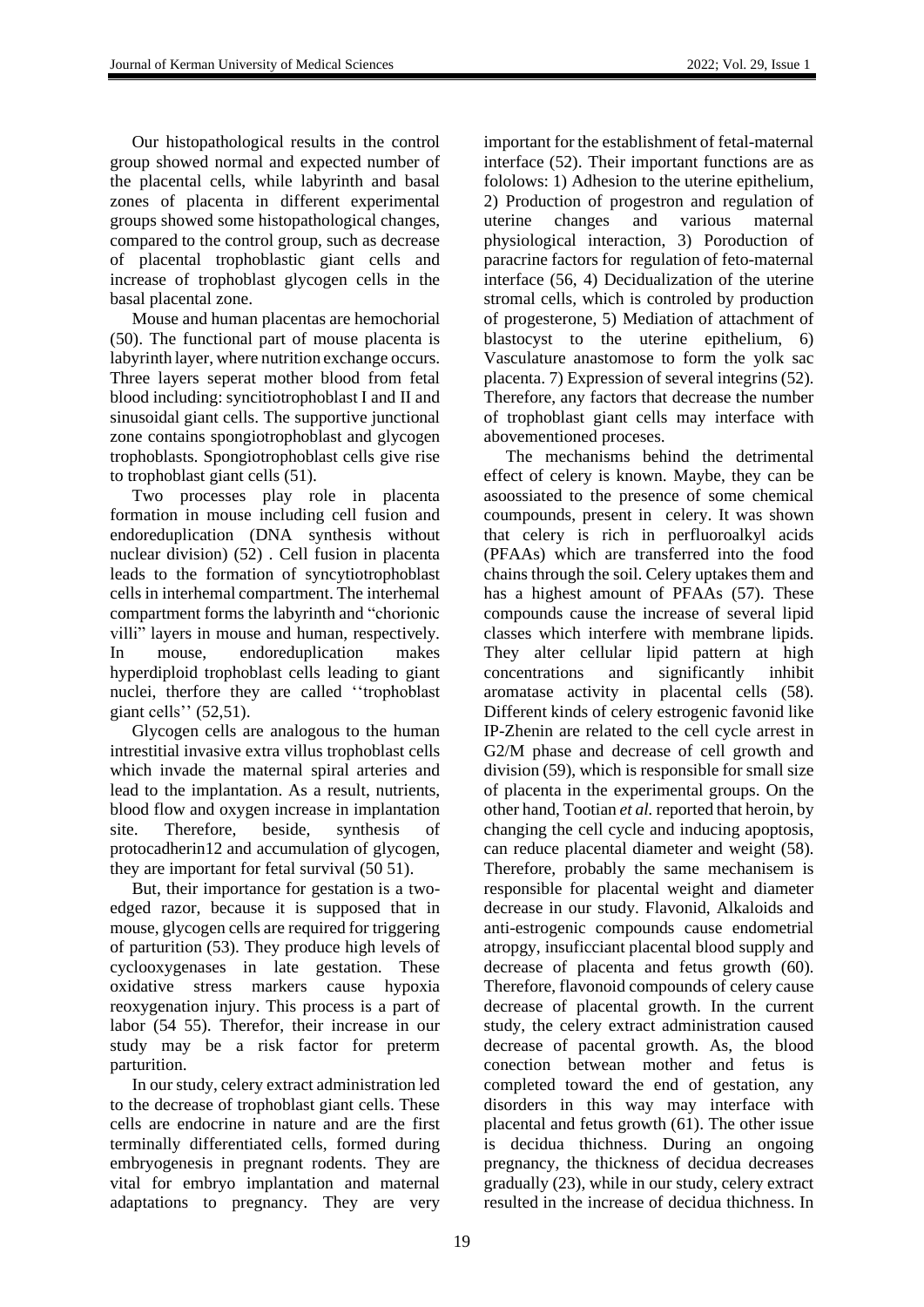our study, hyperaemia in the experimental groups was related to abnormal vasculature formation in labyrent layer, due to blood fetal/maternal barrier [\(61\)](#page-13-3). All toghether, the labyrinth layer integration is one of the essential parameters for placental function and the hyperaemia, observed in this layer showed the presence of abnormality in fetal-maternal blood flow. Therefore, decline of placental biometrical size may be due to decrease of nutrient and oxygen.

### **Conclusion**

Altogether, the present study showed that celery extract consumption can lead to placenta tissue destruction; therefore, its uptake during pregnancy should be done with more caution, due to the risk of abortion. Also, long time consumption and exposure to the extract can exacerbate the pathological changes of placenta

### **References**

- <span id="page-10-0"></span>1. Baschat AA, Hecher K. Fetal growth restriction due to placental disease. Semin. Perinatol.; 2004;28(1):67-80.
- <span id="page-10-1"></span>2. Morgan TK. Role of the placenta in preterm birth: a review. Am. J. Perinatol. 2016;33(03):258-266. DOI: 10.1055/s-0035- 1570379.
- <span id="page-10-2"></span>3. Jauniaux E, Van Oppenraaij RH, Burton GJ. Obstetric outcome after early placental complications. Curr Opin Obstet Gynecol. 2010;22(6):452-457. DOI: 10.1097/GCO.0b013e3283404e44.
- <span id="page-10-3"></span>4. Yang J, Wang Y, Wang X-y, Zhao Y-y, Wang J, Zhao Y-y. Adverse pregnancy outcomes of patients with history of first-trimester recurrent spontaneous abortion. Biomed Res. Int. 2017;2017.especial issue, 7 page. 10.1155/2017/4359424.
- <span id="page-10-4"></span>5. Tewari V, Tewari A, Bhardwaj N. Histological and histochemical changes in placenta of diabetic pregnant females and its comparision with normal placenta. Asian Pac J Trop Dis. 2011;1(1):1-4.
- <span id="page-10-5"></span>6. Bulucea CA, Mastorakis NE, Paun MF, Marcu R. Histopathological placental screening as valuable and non-invasive method for assessing etiology of second trimester recurrent abortion. Adv. Biomed. Res. 2010;180(349)23-25).
- <span id="page-10-6"></span>7. Reijnders IF, Mulders AG, Koster MP. Placental development and function in women with a history of placenta-related

structure. Although, the exact mechanisms of these changes still need more evaluations, it is suggested that the pregnant women take more precaution, regarding celery consumption during their pregnancy, especially in the  $2<sup>nd</sup>$  and  $3<sup>rd</sup>$ trimesters of gestation.

### **Data availability**

We ensure the data underlying the findings of this paper can publicly be available from the corresponding author, if required.

### **Conflicts of Interest:**

No

### **Funding Statement**

Shahid Chamran University of Ahvaz, Ahvaz, Iran and Shahid Sadoughi University of Medical Sciences, Yazd, Iran.

complications: a systematic review. Acta Obstet Gynecol Scand. 2018;97(3):248-257; 10.1111/aogs.13259.

- <span id="page-10-7"></span>8. Hanita O, Hanisah A. Potential use of single measurement of serum progesterone in detecting early pregnancy failure. Malays J Pathol. 2012;34(1):41-6; 10.1186/2193-1801- 1-80.
- <span id="page-10-8"></span>9. Wu F, Tian FJ, Lin Y, Xu WM. Oxidative stress: placenta function and dysfunction. AM. J. Reprod. Immunol. 2016;76(4):258-271; 10.1111/aji.12454.
- <span id="page-10-9"></span>10. Pathak S, Sebire NJ, Hook L, et al. Relationship between placental morphology and histological findings in an unselected population near term. Virchows Arch. 2011;459(1):11-20; 10.1007/s00428-011-1061-6.
- <span id="page-10-10"></span>11. Ptacek I, Smith A, Garrod A, et al. Quantitative assessment of placental morphology may identify specific causes of stillbirth. BMC Clin. Pathol. 2016;16(1):1; 10.1186/s12907-016-0023-y.
- <span id="page-10-11"></span>12. Yakubu M, Akanji M, Oladiji A. Male sexual dysfunction and methods used in assessing medicinal plants with aphrodisiac potentials. Pharmacogn. Rev. 2007;1(1):49.
- <span id="page-10-12"></span>13. Giacosa A, Morazzoni P, Bombardelli E, Riva A, Bianchi Porro G, Rondanelli M. Can nausea and vomiting be treated with ginger extract. Eur Rev Med Pharmacol Sci. 2015;19(7):1291-6.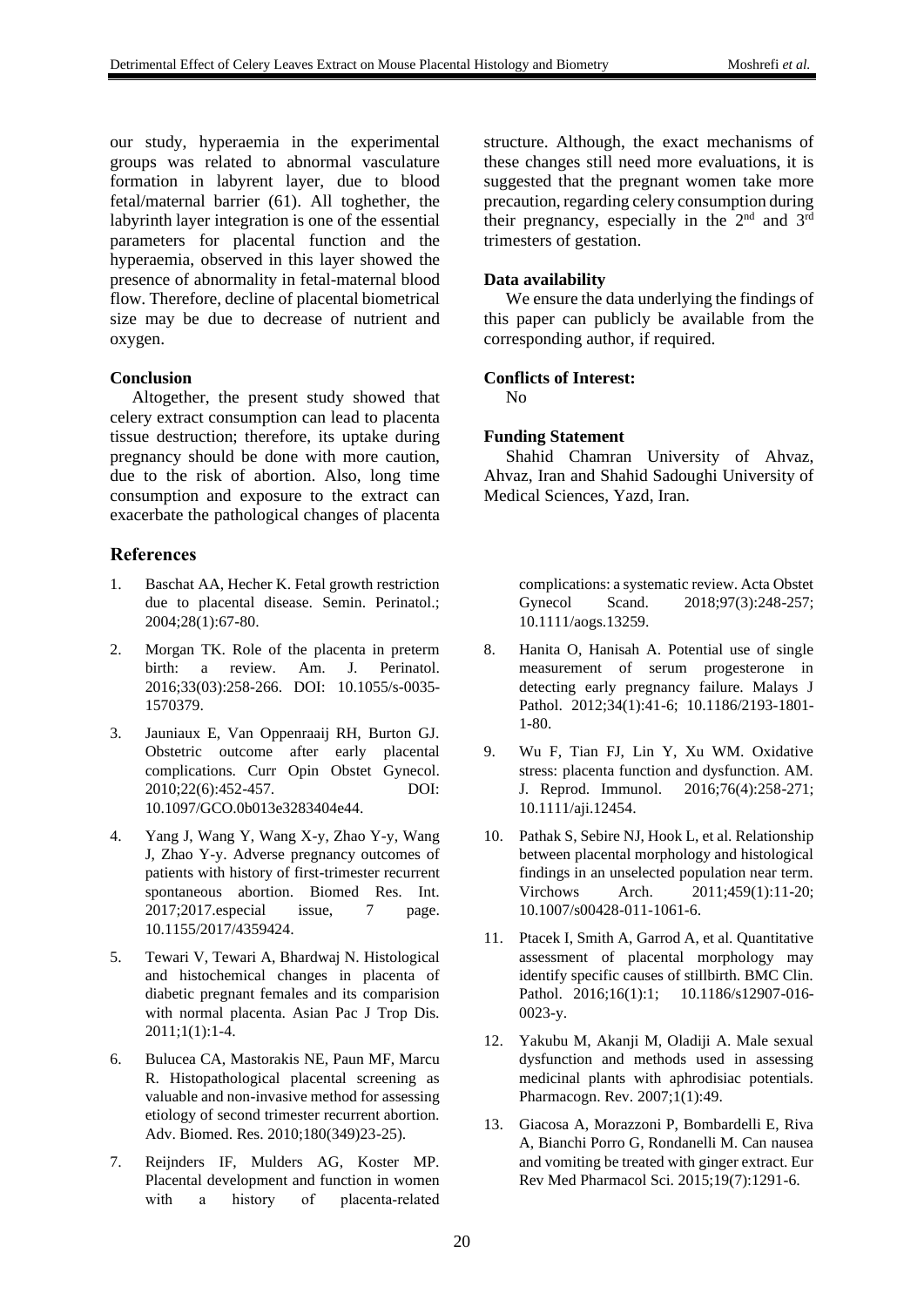- <span id="page-11-0"></span>14. Darvishpor S, Hosseini A, Davoodi A, Salehifar E, Akbari J, Azadbakht M. A review on medicinal plants used for nausea and vomiting in Persian Medicine. Global Journal Inc. 2018;18(1).
- <span id="page-11-1"></span>15. Kooti W, Ali-Akbari S, Asadi-Samani M, Ghadery H, Ashtary-Larky D. A review on medicinal plant of Apium graveolens. Adv. Herb. Med. 2015;1(1):48-59.
- <span id="page-11-2"></span>16. Tyagi S. Medical benefits of Apium graveolens (celery herb). Drug Discov. Ther. 2013;1(05).
- <span id="page-11-3"></span>17. Kooti W, Ghasemiboroon M, Ahangarpoor A, et al. The effect of hydro-alcoholic extract of celery on male rats in fertility control and sex ratio of rat offspring. J of Babol University of Med Sci. 2014;16(4):43-49; 10.22038/ijogi.2018.12135.
- <span id="page-11-4"></span>18. Al-Asmari AK, Athar MT, Kadasah SG. An updated phytopharmacological review on medicinal plant of Arab region: Apium graveolens linn. Pharmacogn. Rev. 2017;11(21):13.
- <span id="page-11-5"></span>19. Kooti W, Ghasemiboroon M, Asadi-Samani M, et al. The effect of halcoholic extract of celery leaves on the delivery rate (fertilization and stillbirths), the number, weight and sex ratio of rat off spring. Adv. Environ. Biol. 2014;8(10):824-830.
- <span id="page-11-6"></span>20. Kooti W, Moradi M, Peyro K, et al. The effect of celery (Apium graveolens L.) on fertility: A systematic review. J. Complement. Integr. Med. 2018;15(2).
- <span id="page-11-7"></span>21. Ciganda C, Laborde A. Herbal infusions used for induced abortion. J. Toxicol. Clin. Toxicol. 2003;41(3):235-239.
- <span id="page-11-8"></span>22. Bazafkan MH, Hardani A, Zadeh A, et al. The Effects of Aqueous Extract of Celery Leaves (Apium Gravelens) on the Delivery Rate, Sexual Ratio, and Litter Number of the Female Rats. Jentashapir j. health res. 2014;5(5).
- <span id="page-11-18"></span>23. Hosseini E, Monfared AL, Moloudizargari M, et al. Histological and morphological characteristics of placenta in the rats administrated with Glycyrrhiza glabra extract. Res. opin. anim. vet. sci. 2013;3(2):60-63.
- 24. Ghasemiboroon M, Ghafourian Boroujerdnia M, Ahangarpoor A, et al. The effect of hydroalcoholic extract of Celery (Apium graveolens) leaves on serum level of testosterone, FSH and LH in male rats. J. of Zanjan University of Med Scie Health Services 2013; 22(93): 49-57. 10.22038/ijogi.2018.12135.
- <span id="page-11-9"></span>25. Kooti W, Ghasemiboroon M, Asadi-Samani M, et al. The effect of halcoholic extract of celery leaves on the delivery rate (fertilization and stillbirths), the number, weight and sex ratio of rat off spring. Adv. Environ. Biol. 2014;8(10):824-830.
- <span id="page-11-10"></span>26. Heerwagen MJ, Stewart MS, de la Houssaye BA, Janssen RC, Friedman JEJPo. Transgenic increase in N-3/n-6 Fatty Acid ratio reduces maternal obesity-associated inflammation and limits adverse developmental programming in mice. Ploe One. 2013;8(6):e67791.
- <span id="page-11-11"></span>27. Budipitojo T, Shofiyah S, Masithoh D, Khasanah L, Padeta I. The placenta anatomy of sunda porcupine (Hystrix javanica). Adv Anim Vet Sci. 2020;8(3):223-228. [10.17582/journal.aavs/2020/8.3.223.228](http://dx.doi.org/10.17582/journal.aavs/2020/8.3.223.228)
- <span id="page-11-12"></span>28. Blanco-Castañeda R, Galaviz-Hernández C, Souto PC, et al. The role of xenobioticmetabolizing enzymes in the placenta: a growing research field. Expert Rev. Clin. Pharmacol. 2020;13(3):247-263. [10.1080/17512433.2020.1733412.](https://doi.org/10.1080/17512433.2020.1733412)
- 29. Baergen RN. Manual of pathology of the human placenta. Springer Science & Business Media, section IV & V, New york, Springer, 2011.
- 30. Hutcheon JA, McNamara H, Platt RW, Benjamin A, Kramer MS. Placental weight for gestational age and adverse perinatal outcomes. Obstet Gynecol. 2012;119(6):1251-1258.
- <span id="page-11-13"></span>31. Salafia C, Yampolsky M, Shlakhter A, Mandel D, Schwartz N. Variety in placental shape: when does it originate? Placenta. 2012;33(3):164-170. 10.1016/j.placenta.2011.12.002.
- <span id="page-11-14"></span>32. Hayward CE, Lean S, Sibley CP, et al. Placental adaptation: what can we learn from birthweight: placental weight ratio? Front physiol. 2016;7:28. [10.3389/fphys.2016.00028.](https://doi.org/10.3389/fphys.2016.00028)
- <span id="page-11-15"></span>33. Herman HG, Miremberg H, Schreiber L, Bar J, Kovo M. The association between disproportionate birth weight to placental weight ratio, clinical outcome, and placental histopathological lesions. Fetal Diagn Ther. 2017;41(4):300-306. 10.1159/000448949.
- <span id="page-11-16"></span>34. Ouyang F, Parker MG, Luo ZC, et al. Maternal BMI, gestational diabetes, and weight gain in relation to childhood obesity: the mediation effect of placental weight. Obesity. 2016;24(4):938-946[. 10.1002/oby.21416.](https://doi.org/10.1002/oby.21416)
- <span id="page-11-17"></span>35. Ouyang F, Parker M, Cerda S, et al. Placental weight mediates the effects of prenatal factors on fetal growth: the extent differs by preterm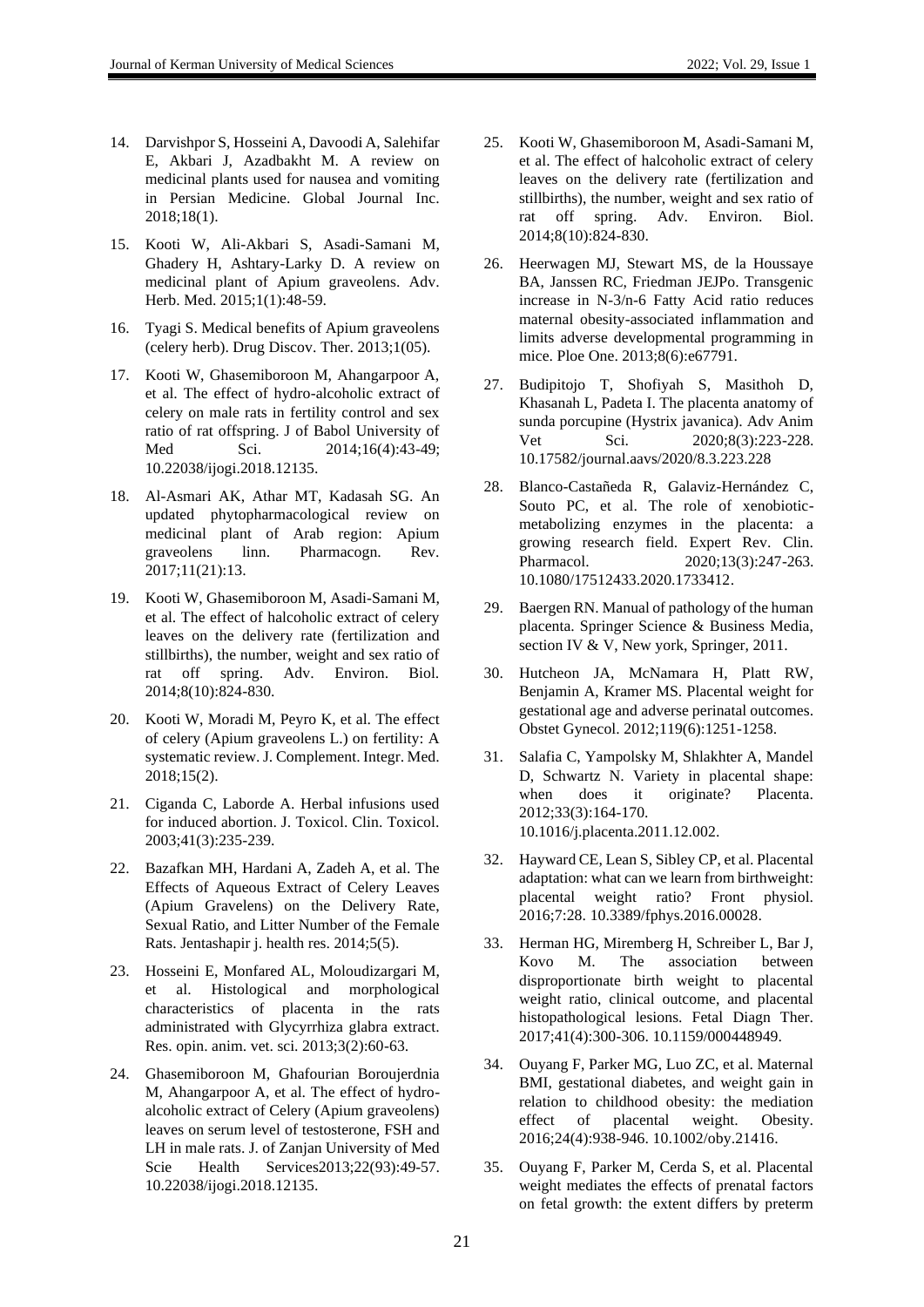status. Obesity. 2013;21(3):609-620. [10.1002/oby.20254.](https://doi.org/10.1002/oby.20254)

- <span id="page-12-0"></span>36. Salafia CM, Zhang J, Miller RK, Charles AK, Shrout P, Sun W. Placental growth patterns affect birth weight for given placental weight. Birth Defects Research Part A. clinical and molecular teratology. 2007;79(4):281-288. [10.1002/bdra.20345.](https://doi.org/10.1002/bdra.20345)
- <span id="page-12-1"></span>37. Alwasel S, Abotalib Z, Aljarallah J, et al. The breadth of the placental surface but not the length is associated with body size at birth. Placenta. 2012;33(8):619-622. [10.1016/j.placenta.2012.04.015.](https://doi.org/10.1016/j.placenta.2012.04.015)
- <span id="page-12-2"></span>38. Kot K, Kosik-Bogacka D, Łanocha-Arendarczyk N, et al. Interactions between 14 elements in the human placenta, fetal membrane and umbilical cord. Int. J. Environ. Res. Public Health. 2019;16(9):1615. [10.3390/ijerph16091615.](https://doi.org/10.3390/ijerph16091615)
- <span id="page-12-3"></span>39. Barker DJ, Thornburg KL, Osmond C, Kajantie E, Eriksson JG. The surface area of the placenta and hypertension in the offspring in later life. Int. J. Dev. Biol. INT J DEV BIOL. 2010;54:525. [10.1387/ijdb.082760db.](https://dx.doi.org/10.1387%2Fijdb.082760db)
- <span id="page-12-4"></span>40. Schwartz N, Coletta J, Pessel C, et al. Novel 3‐ dimensional placental measurements in early pregnancy as predictors of adverse pregnancy outcomes. J Ultrasound Med. 2010;29(8):1203- 1212[. 10.7863/jum.2010.29.8.1203.](https://doi.org/10.7863/jum.2010.29.8.1203)
- <span id="page-12-5"></span>41. Eriksson JG, Kajantie E, Osmond C, Thornburg K, Barker DJ. Boys live dangerously in the womb. Am J Hum Biol. 2010;22(3):330-335. [10.1002/ajhb.20995.](https://doi.org/10.1002/ajhb.20995)
- <span id="page-12-6"></span>42. Wong F, Cox BJ. Cellular analysis of trophoblast and placenta. Placenta. 2017;59:S2- S7. [10.1016/j.placenta.2016.11.015.](https://doi.org/10.1016/j.placenta.2016.11.015)
- <span id="page-12-7"></span>43. Aplin JD, Lewis RM, Jones CJ. Development of the Human Placental Villus. 2018. [10.1016/B978-0-12-801238-3.99857-X.](http://dx.doi.org/10.1016/B978-0-12-801238-3.99857-X)
- <span id="page-12-8"></span>44. Coan P, Conroy N, Burton G, Ferguson‐Smith A. Origin and characteristics of glycogen cells in the developing murine placenta. Developmental dynamics: an official publication of the American Association of Anatomists. Dev. Dyn. 2006;235(12):3280- 3294[. 10.1002/dvdy.20981.](https://doi.org/10.1002/dvdy.20981)
- <span id="page-12-9"></span>45. Furukawa S, Kuroda Y, Sugiyama A. A comparison of the histological structure of the placenta in experimental animals. J. toxicol. pathol. 2014;27(1):11-18. [10.1293/tox.2013-](https://doi.org/10.1293/tox.2013-0060) [0060.](https://doi.org/10.1293/tox.2013-0060)
- <span id="page-12-10"></span>46. Cross J. How to make a placenta: mechanisms of trophoblast cell differentiation in mice–a review. Placenta. 2005;26:S3-S9. [10.1016/j.placenta.2005.01.015.](https://doi.org/10.1016/j.placenta.2005.01.015)
- <span id="page-12-11"></span>47. Lefebvre L. The placental imprintome and imprinted gene function in the trophoblast glycogen cell lineage. Reprod. Biomed. Online. 2012;25(1):44-57. [10.1016/j.rbmo.2012.03.019.](https://doi.org/10.1016/j.rbmo.2012.03.019)
- <span id="page-12-12"></span>48. Natale BV, Mehta P, Vu P, et al. Reduced Uteroplacental Perfusion Pressure (RUPP) causes altered trophoblast differentiation and pericyte reduction in the mouse placenta labyrinth. Sci. Rep.
- 49. 2018;8(1):1-21. 10.1038/s41598-018-35606-x.
- <span id="page-12-13"></span>50. John R, Hemberger M. A placenta for life. Reprod. Biomed. Online. 2012;25(1):5-11. [10.1016/j.rbmo.2012.03.018.](https://doi.org/10.1016/j.rbmo.2012.03.018)
- <span id="page-12-14"></span>51. Soncin F, Natale D, Parast MM. Signaling pathways in mouse and human trophoblast differentiation: a comparative review. Cellular and Molecular Life Sciences. 2015;72(7):1291- 1302.
- <span id="page-12-15"></span>52. Hu D, Cross JC. Development and function of trophoblast giant cells in the rodent placenta. Int. J. Dev. Biol. 2009;54(2-3):341-354. 10.1387/ijdb.082768dh.
- <span id="page-12-16"></span>53. Mann C, Hempstock J, Charnock-Jones D, Ferguson-Smith A, Burton G. Oxidative stress and apoptosis in the labyrinth of the normal mouse placenta increase with gestational age. Placenta. 2003;24:A21.
- <span id="page-12-17"></span>54. Díaz-Castro J, Florido J, Kajarabille N, et al. A new approach to oxidative stress and inflammatory signaling during labour in healthy mothers and neonates. Oxid. Med. Cell. Longev. 2015; Volume 2015, Article ID 178536, 8 pages.
- <span id="page-12-18"></span>55. Ebegboni VJ, Dickenson JM, Sivasubramaniam SD. Antioxidative effects of flavonoids and their metabolites against hypoxia/reoxygenation-induced oxidative stress in a human first trimester trophoblast cell line. Food chem. 2019;272:117-125. [10.1016/j.foodchem.2018.08.036.](https://doi.org/10.1016/j.foodchem.2018.08.036)
- <span id="page-12-19"></span>56. Armant DR. Blastocysts don't go it alone. Extrinsic signals fine-tune the intrinsic developmental program of trophoblast cells. Deve. biol. 2005;280(2):260-280. [10.1016/j.ydbio.2005.02.009.](https://doi.org/10.1016/j.ydbio.2005.02.009)
- <span id="page-12-20"></span>57. Zhang Y, Tan D, Geng Y, et al. Perfluorinated compounds in greenhouse and open agricultural